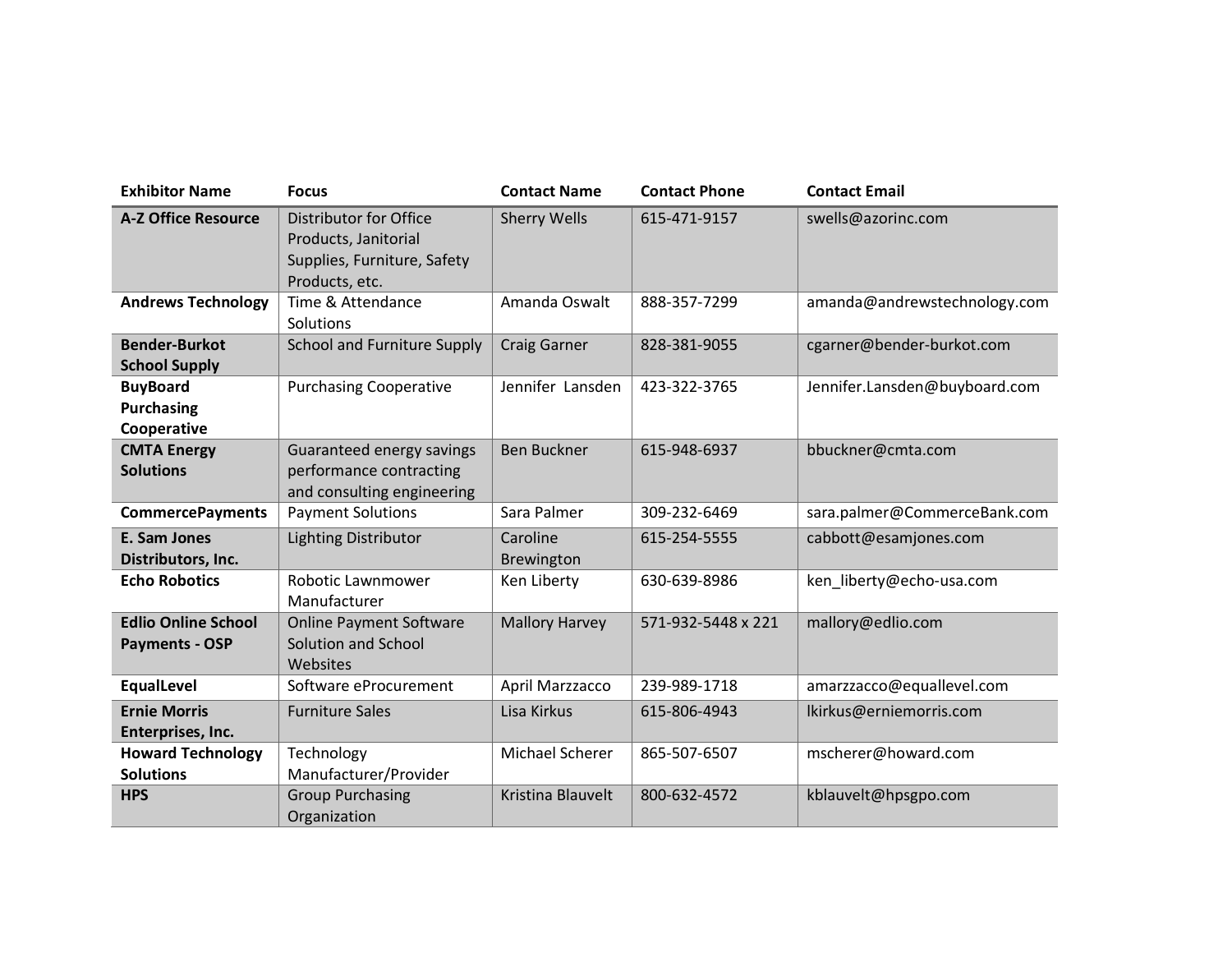| <b>Exhibitor Name</b>                                    | Focus                                                                        | <b>Contact Name</b>                                                   | <b>Contact Phone</b> | <b>Contact Email</b>           |
|----------------------------------------------------------|------------------------------------------------------------------------------|-----------------------------------------------------------------------|----------------------|--------------------------------|
| <b>Ion Wave</b><br>Technologies, Inc.                    | SaaS                                                                         | Cindy Whitaker                                                        | 866-277-2645         | sales@ionwave.net              |
| <b>Kelly Education</b>                                   | <b>Staffing</b>                                                              | John Meekins                                                          | 843-637-6702         | john.meekins@kellyservices.com |
| <b>Kev Group Inc.</b>                                    | <b>Financial Software</b>                                                    | Monica Decock                                                         | 866-891-9138         | monicad@kevgroup.com           |
| <b>KI-Daniel Group</b>                                   | <b>School Furniture</b>                                                      | Joel Timothy<br>Noble                                                 | 9495790674           | joel.noble@ki.com              |
| <b>LOCAL</b><br><b>GOVERNMENT</b><br><b>CORPORATION</b>  | Computer software &<br>hardware solutions                                    | <b>Stacy Hardy</b>                                                    | 800-381-4540         | Marketing@localgovcorp.com     |
| Operoo                                                   | Software                                                                     | <b>Brad Weir</b>                                                      | 615-848-8577         | bweir@operoo.com               |
| <b>Optimizon</b>                                         | Consulting                                                                   | <b>Ethan Davis</b>                                                    | 208-794-9615         | edavis@optimizon.com           |
| <b>PCS Inc</b>                                           | <b>Technology Implementor</b>                                                | Cathy Young                                                           | 865-273-8011         | cyoung@pcsknox.com             |
| <b>RetireReadyTN</b>                                     | <b>Tennessee's Retirement</b><br>Program                                     | James Armistead                                                       | 615-289-4447         | james.armistead@tn.gov         |
| <b>SASBO</b>                                             | Your link to a network of<br>business officials through<br>out the Southeast | Southeastern<br>Association of<br><b>School Business</b><br>Officials | 601-941-5747         | sasbo.org@gmail.com            |
| <b>Solar Alliance</b><br><b>Southeast LLC</b>            | Solar Company                                                                | Olivia Wann                                                           | 8652351393           | owann@solaralliance.com        |
| <b>State of Tennessee,</b><br><b>ParTNers for Health</b> | <b>State Government</b>                                                      | Jessica Southern                                                      | 615-761-4264         | jessica.southern@tn.gov        |
| <b>Stellar Therapy</b><br><b>Services</b>                | Healthcare                                                                   | Holly Christopher                                                     | 423-622-1551         | holly@stellartherapy.com       |
| <b>Strong Glass Systems</b>                              | <b>MGT Films</b>                                                             | Dan Klemann                                                           | 224-715-3139         | dan@mgtfilms.com               |
| <b>TIPS - The Interlocal</b><br><b>Purchasing System</b> | <b>National Purchasing</b><br>Cooperative                                    | Mickey<br>McFatridge                                                  | 870-926-9250         | mickey.mcfatridge@tips-usa.com |
| <b>Tyler Technologies,</b><br>Inc.                       | Software Solutions/Services                                                  | <b>Newell Price</b>                                                   | 800-772-2260 x4106   | Newell.Price@tylertech.com     |
| <b>UT CTAS</b>                                           | <b>Higher Education</b>                                                      | Wesley<br>Robertson                                                   | 931-797-6474         | wesley.robertson@tennessee.edu |